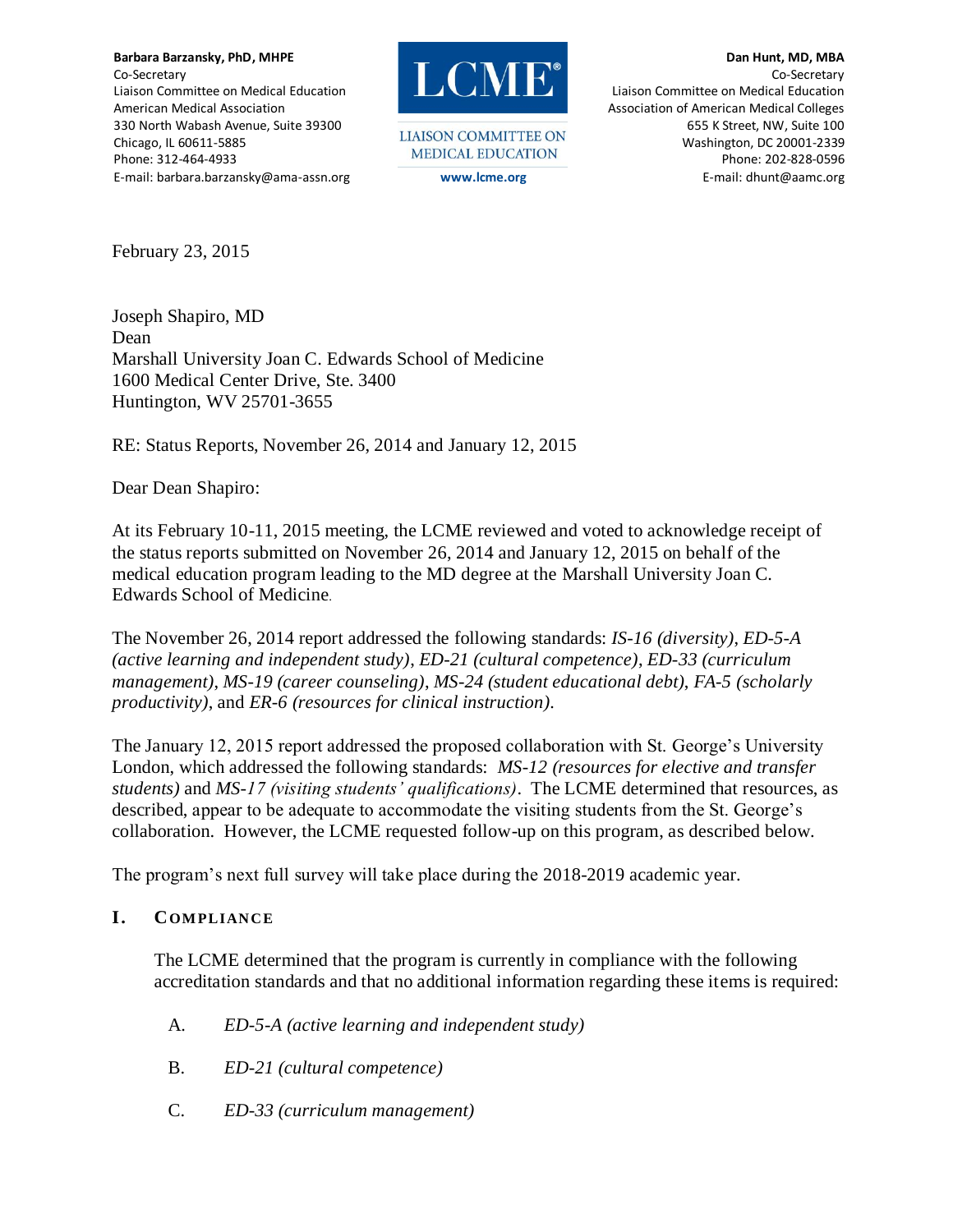- D. *MS-17 (visiting students' qualifications)*
- E. *MS-19 (career counseling)*

## **II. COM PLIANCE WI TH A NEED FOR MONITORING**

**NOTE: As a result of the fact that the revised accreditation standards and elements, approved by the LCME at its February 2014 meeting, are due to go into effect beginning on July 1, 2015, both the current standard and the related element are listed below.**

The LCME determined that the medical education program is in compliance with the following accreditation standards, but that ongoing monitoring is required to ensure continued compliance:

A. *IS-16. An institution that offers a medical education program must have policies and practices to achieve appropriate diversity among its students, faculty, staff, and other members of its academic community, and must engage in ongoing, systematic, and focused efforts to attract and retain students, faculty, staff, and others from demographically diverse backgrounds.* 

*Element 3.3. Diversity/Pipeline Programs and Partnerships. A medical school has effective policies and practices in place, and engages in ongoing, systematic, and focused recruitment and retention activities, to achieve mission-appropriate diversity outcomes among its students, faculty, senior administrative staff, and other relevant members of its academic community. These activities include the use of programs and/or partnerships aimed at achieving diversity among qualified applicants for medical school admission and the evaluation of program and partnership outcomes.*

B. *MS-12. The resources used by an institution that offers a medical education program to accommodate the requirements of any visiting and transfer medical students must not significantly diminish the resources available to already enrolled medical students.*

*Element 5.10. Resources Used by Transfer/Visiting Students. The resources used by a medical school to accommodate any visiting and transfer medical students in its medical education program do not significantly diminish the resources available to already enrolled medical students.*

C. *MS-24. A medical education program should have mechanisms in place to minimize the impact of direct educational expenses on medical student indebtedness.*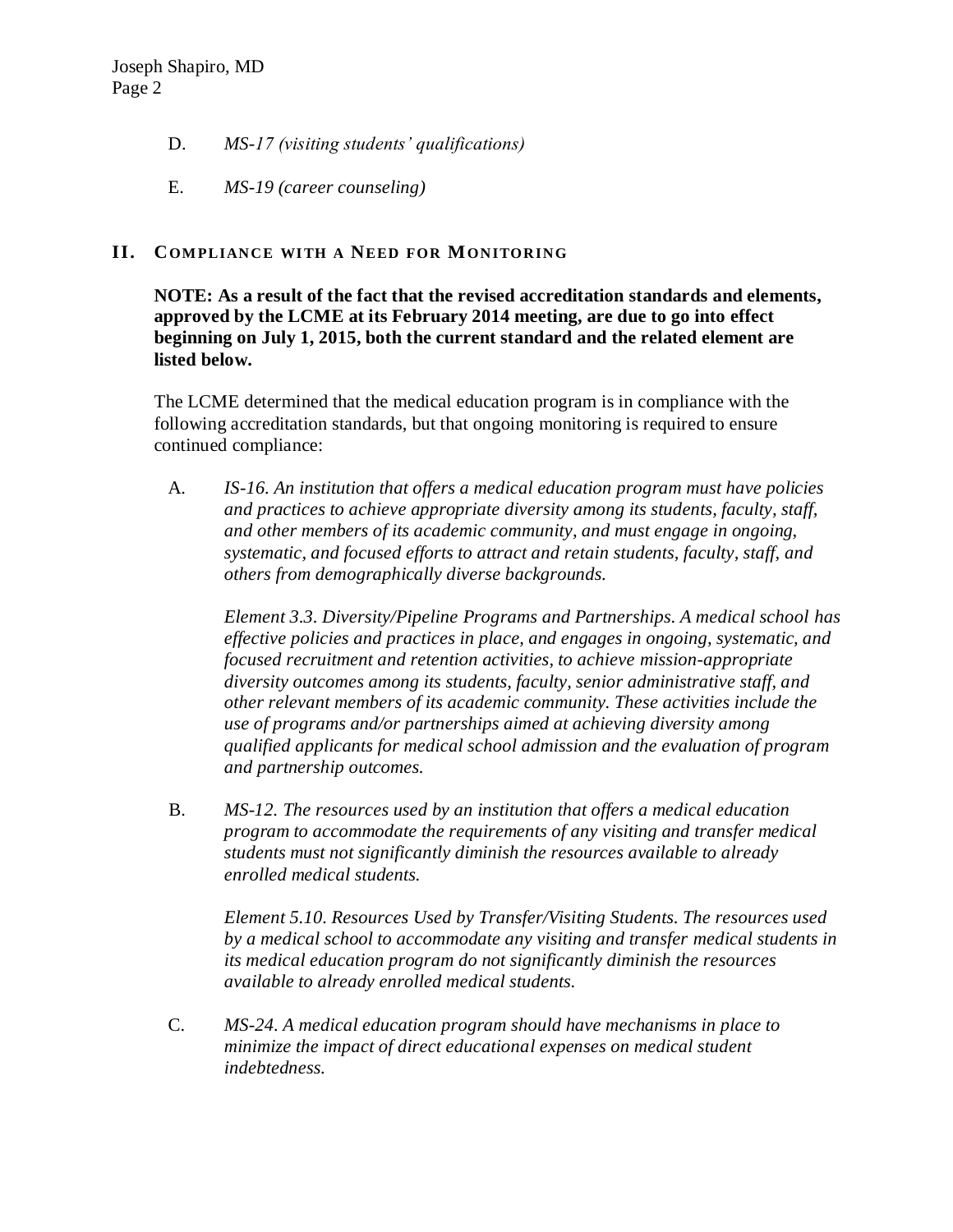*Element 12.1. Financial Aid/Debt Management Counseling/Student Educational Debt. A medical school provides its medical students with effective financial aid and debt management counseling and has mechanisms in place to minimize the impact of direct educational expenses (i.e., tuition, fees, books, supplies) on medical student indebtedness.*

D. *FA-5. A faculty member in a medical education program should have a commitment to continuing scholarly productivity that is characteristic of an institution of higher learning.* 

*Element 4.2. Scholarly Productivity. The faculty of a medical school demonstrate a commitment to continuing scholarly productivity that is characteristic of an institution of higher learning.*

E. *ER-6. A medical education program must have, or be assured the use of, appropriate resources for the clinical instruction of its medical students.*

*Element 5.5. Resources for Clinical Instruction. A medical school has, or is assured the use of, appropriate resources for the clinical instruction of its medical students in ambulatory and inpatient settings and has adequate numbers and types of patients (e.g., acuity, case mix, age, gender).*

#### **REQUIRED FOLLOW-UP**

In order to address the compliance issues listed above, the LCME requests that the dean submit a status report by August 17, 2016 containing the information listed below. Please refer to <http://www.lcme.org/survey-connect-followup-reports.htm> for current LCME submission requirements.

#### **STATUS REPORT DUE AUGUST 17, 2016**

#### **I. COMPLIANCE WITH A NEED FOR MONITORING**

- A. *IS-16 (diversity)/Element 3.3 (diversity/pipeline programs and partnerships)*
	- 1. Complete the following tables with the requested data for the indicated academic years, adding rows as needed.

|                                                  | No. $(\% )$ of First-<br><b>Year Students</b> |         | No. $(\% )$ of All<br><b>Students</b> |         | No. $(\%)$ of Faculty |         |                         |       |
|--------------------------------------------------|-----------------------------------------------|---------|---------------------------------------|---------|-----------------------|---------|-------------------------|-------|
| <b>School identified</b><br>diversity categories |                                               |         |                                       |         | <b>Basic Science</b>  |         | <b>Clinical Science</b> |       |
|                                                  | 2015-                                         | $2016-$ | $2015 -$                              | $2016-$ | $2015 -$              | $2016-$ | $2015 -$                | 2016- |
|                                                  | 2016                                          | 2017    | 2016                                  | 2017    | 2016                  | 2017    | 2016                    | 2017  |
|                                                  |                                               |         |                                       |         |                       |         |                         |       |
|                                                  |                                               |         |                                       |         |                       |         |                         |       |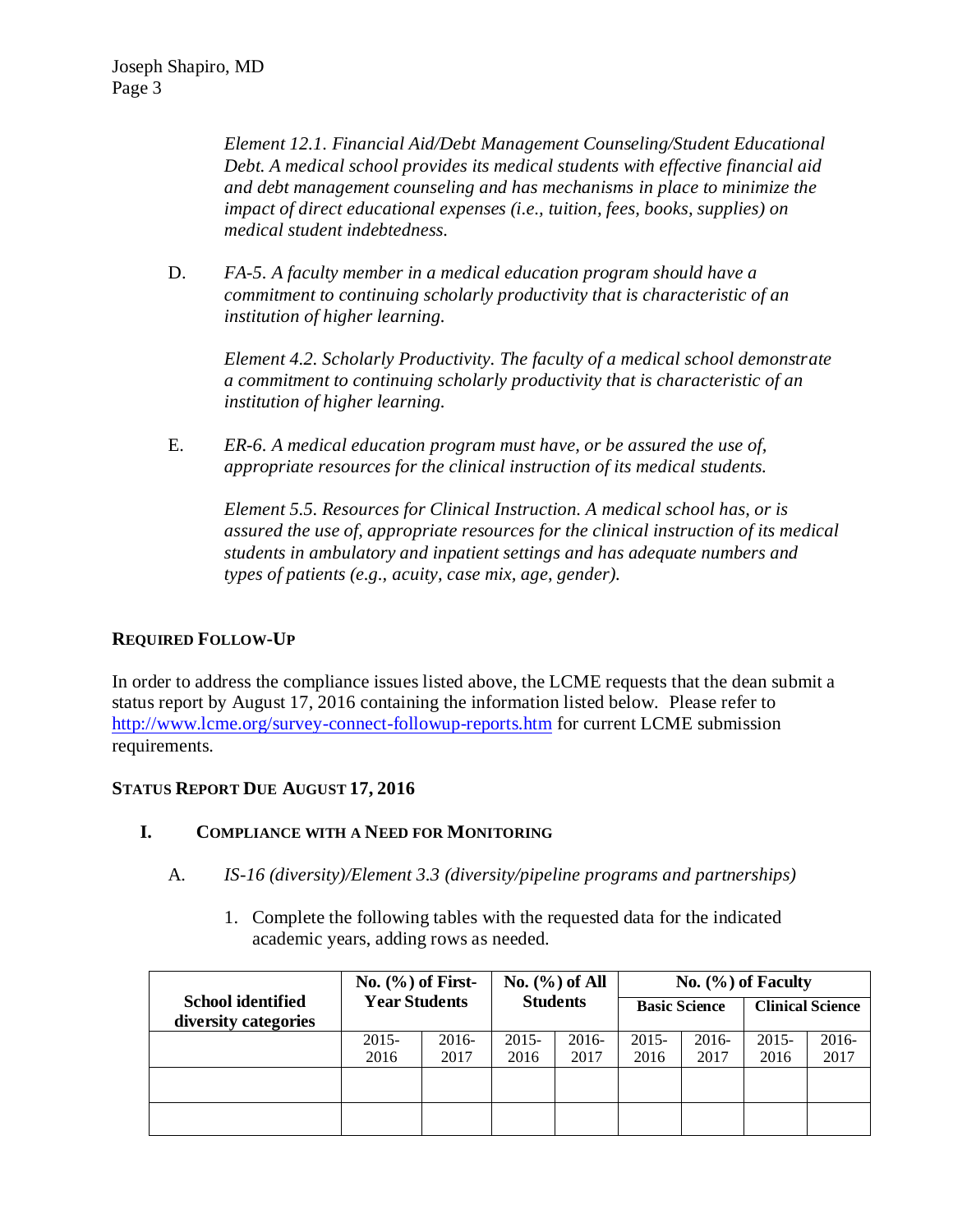| <b>Offers of Admission Made to Students</b> |                         |            |              |                         |                 |               |  |
|---------------------------------------------|-------------------------|------------|--------------|-------------------------|-----------------|---------------|--|
|                                             | For 2015 Entering Class |            |              | For 2016 Entering Class |                 |               |  |
| <b>School identified diversity</b>          | # of Offers             |            | <b>Total</b> | # of Offers             |                 | <b>Total</b>  |  |
| categories                                  | <b>Declined</b>         | # Enrolled | Offers       | <b>Declined</b>         | <b>Enrolled</b> | <b>Offers</b> |  |
|                                             |                         |            |              |                         |                 |               |  |
|                                             |                         |            |              |                         |                 |               |  |
|                                             |                         |            |              |                         |                 |               |  |

| <b>Offers Made to Applicants for Faculty Positions</b> |              |               |                 |              |               |  |  |
|--------------------------------------------------------|--------------|---------------|-----------------|--------------|---------------|--|--|
| AY 2014-15                                             |              |               | AY 2015-16      |              |               |  |  |
|                                                        |              | <b>Total</b>  |                 |              | <b>Total</b>  |  |  |
| <b>Declined</b>                                        | <b>Hired</b> | <b>Offers</b> | <b>Declined</b> | <b>Hired</b> | <b>Offers</b> |  |  |
|                                                        |              |               |                 |              |               |  |  |
|                                                        |              |               |                 |              |               |  |  |
|                                                        |              |               |                 |              |               |  |  |
|                                                        |              |               |                 |              |               |  |  |
|                                                        |              |               |                 |              |               |  |  |

B. *MS-12 (resources for visiting/transfer students)/Element 5.10 (resources used by visiting/transfer students) ER-6 (resources for clinical instruction)/Element 5.5 (resources for clinical instruction)*

- 1. Provide data from an internal survey of students completing required clinical clerkships during the 2015-2016 academic year (class of 2017) on satisfaction with the following in each required third-year clerkship. Provide the data by clerkship and clinical site.
	- a. Adequacy of the number of available patients
	- b. Adequacy of patient mix
	- c. Overall quality of the clerkship
	- d. Quality of faculty supervision
	- e. Quality of resident supervision
	- f. Timeliness of clerkship grades
	- g. Quality of mid-clerkship feedback

Include the response rate to the survey.

2. Note the steps taken to address any areas of concern based on the above student survey, including concerns raised by the increased total number of students in clerkships. Describe the steps taken by the school of medicine to ensure the adequacy of resources for enrolled students in the context of the visiting students from St. George's University.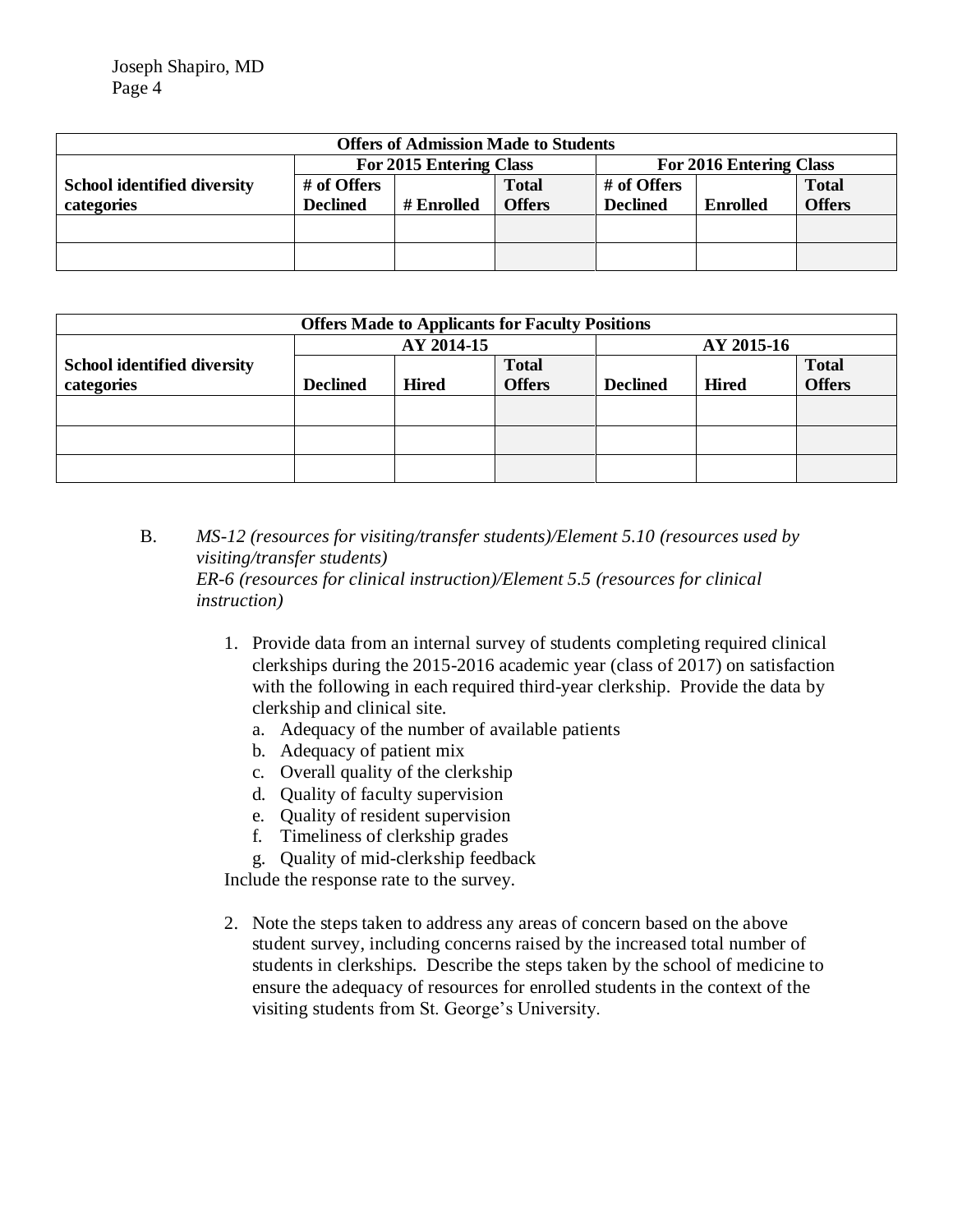- C. *MS-24 (student educational debt)/Element 12.1 (financial aid/debt management counseling/student educational debt)*
	- 1. Provide data from the 2015 and 2016 AAMC Medical School Graduation Questionnaire on satisfaction with financial aid and debt management counseling services. Include national comparison data.
	- 2. Provide a copy of the most recent LCME Part I-B Financial Aid Questionnaire.

|                                | AY 2014-2015 | AY 2015-2016 | AY 2016-2017 |
|--------------------------------|--------------|--------------|--------------|
| Average Medical School Debt of |              |              |              |
| <b>Indebted Medical School</b> |              |              |              |
| Graduates                      |              |              |              |
| % of Indebted Medical School   |              |              |              |
| Graduates with Debt over       |              |              |              |
| \$250,000                      |              |              |              |
| Average Total Educational Debt |              |              |              |
| of Indebted Medical School     |              |              |              |
| <b>Graduates</b>               |              |              |              |
| Tuition and Fees for Entering  |              |              |              |
| <b>Medical Students</b>        |              |              |              |
| Total Available Scholarship    |              |              |              |
| <b>Funds</b>                   |              |              |              |
| Average Scholarship Award per  |              |              |              |
| <b>Medical Student</b>         |              |              |              |

3. Complete the table below for the indicated academic years:

4. Describe the status and recent outcomes of efforts to enhance scholarship support for medical students.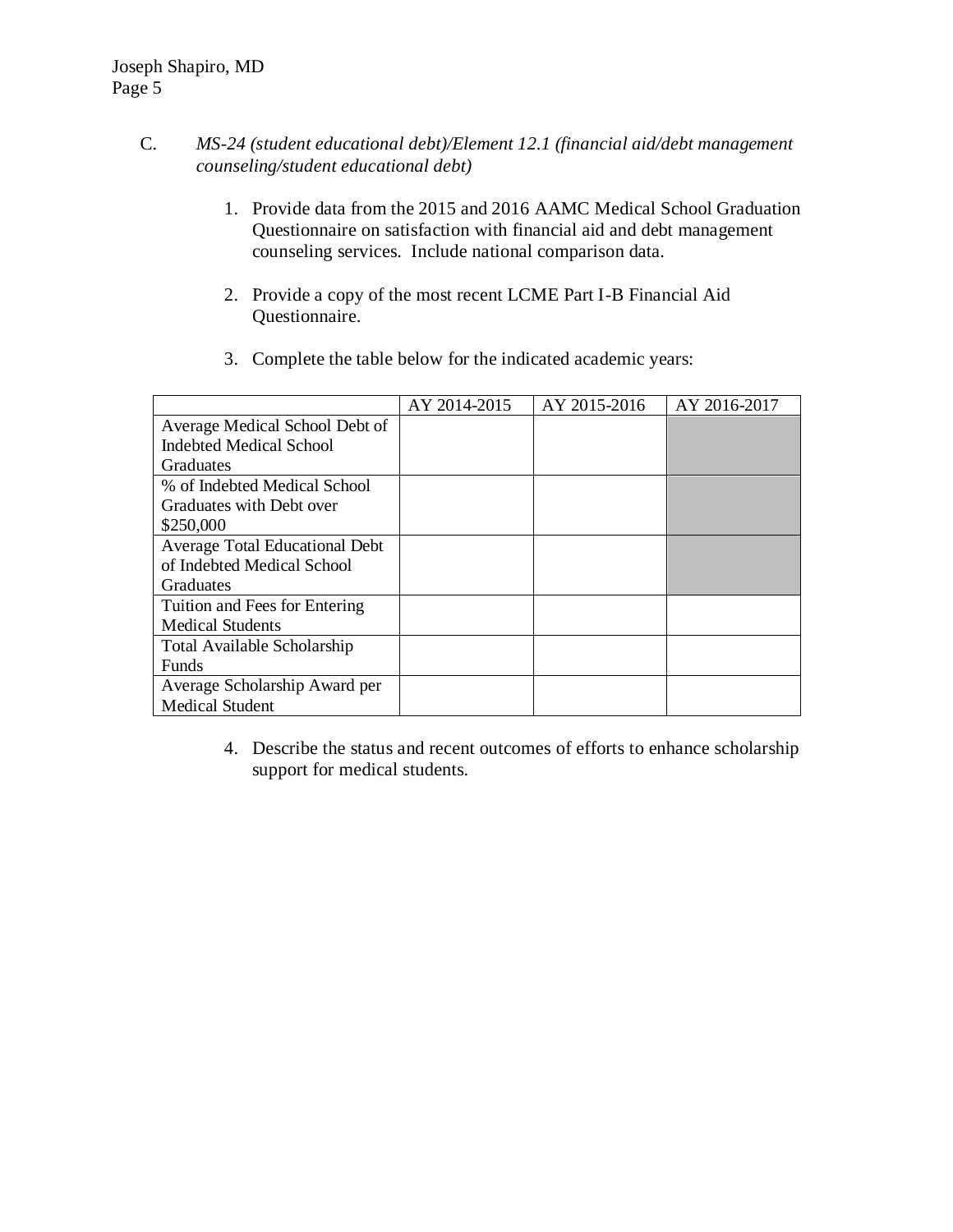## D. *FA-5 (scholarly productivity)/Element 4.2 (scholarly productivity)*

1. Provide the total number of each type of scholarly work, by department (basic science and clinical), from the 2015-2016 academic year or the 2015 calendar year, whichever is used in the medical school's accounting of faculty scholarly efforts. Provide the year used for these data.

| Department                            | Articles in<br>peer-review journals                                                   | Published books/<br>book chapters | Faculty co-investigators<br>or $PI's$<br>on extramural grants | Other peer-<br>reviewed<br>scholarship* |  |  |
|---------------------------------------|---------------------------------------------------------------------------------------|-----------------------------------|---------------------------------------------------------------|-----------------------------------------|--|--|
|                                       |                                                                                       |                                   |                                                               |                                         |  |  |
|                                       |                                                                                       |                                   |                                                               |                                         |  |  |
|                                       | *Provide a definition of "other peer-reviewed scholarship", if this category is used: |                                   |                                                               |                                         |  |  |
|                                       |                                                                                       |                                   |                                                               |                                         |  |  |
| Provide the year used for these data: |                                                                                       |                                   |                                                               |                                         |  |  |
|                                       |                                                                                       |                                   |                                                               |                                         |  |  |

2. Describe current efforts to support the scholarly activity of the faculty.

# **NOTIFICATION POLICY**

The LCME is required to notify the United States Department of Education and the relevant regional accrediting body of all of its final accreditation determinations, including determinations of "Accredited," "Accredited, with Warning," and "Accredited, on Probation." The LCME is required by United States Department of Education to make available to the public all final determinations of "Accredited" and "Accredited, on Probation." The determination "Accredited, on Probation" is only final after a program has exercised its right to waive or undergo an official reconsideration by the LCME.

#### **ACCREDITATION STANDARDS**

To review the current list of LCME accreditation standards, please refer to the most recent version of the *Functions and Structure of a Medical School* document, available on the LCME Web site at [http://www.lcme.org/publications.htm#standards-section.](http://www.lcme.org/publications.htm#standards-section) Programs that have status reports due to the LCME are responsible for aligning the follow-up items in the reports with the *Functions and Structure of a Medical School* document that is current at the time the status reports are due.

#### **CHANGES THAT REQUIRE NOTIFICATION TO THE LCME**

The LCME awards accreditation to a medical education program based on a judgment that there exists an appropriate balance between student enrollment and the total resources of the institution, including faculty, facilities, and operating budget. If there are plans to significantly modify the educational program, or if there is to be a substantial change in either student enrollment or in the resources of the institution such that the balance becomes distorted, the LCME expects to receive advance notice of the proposed change. Substantial changes may lead